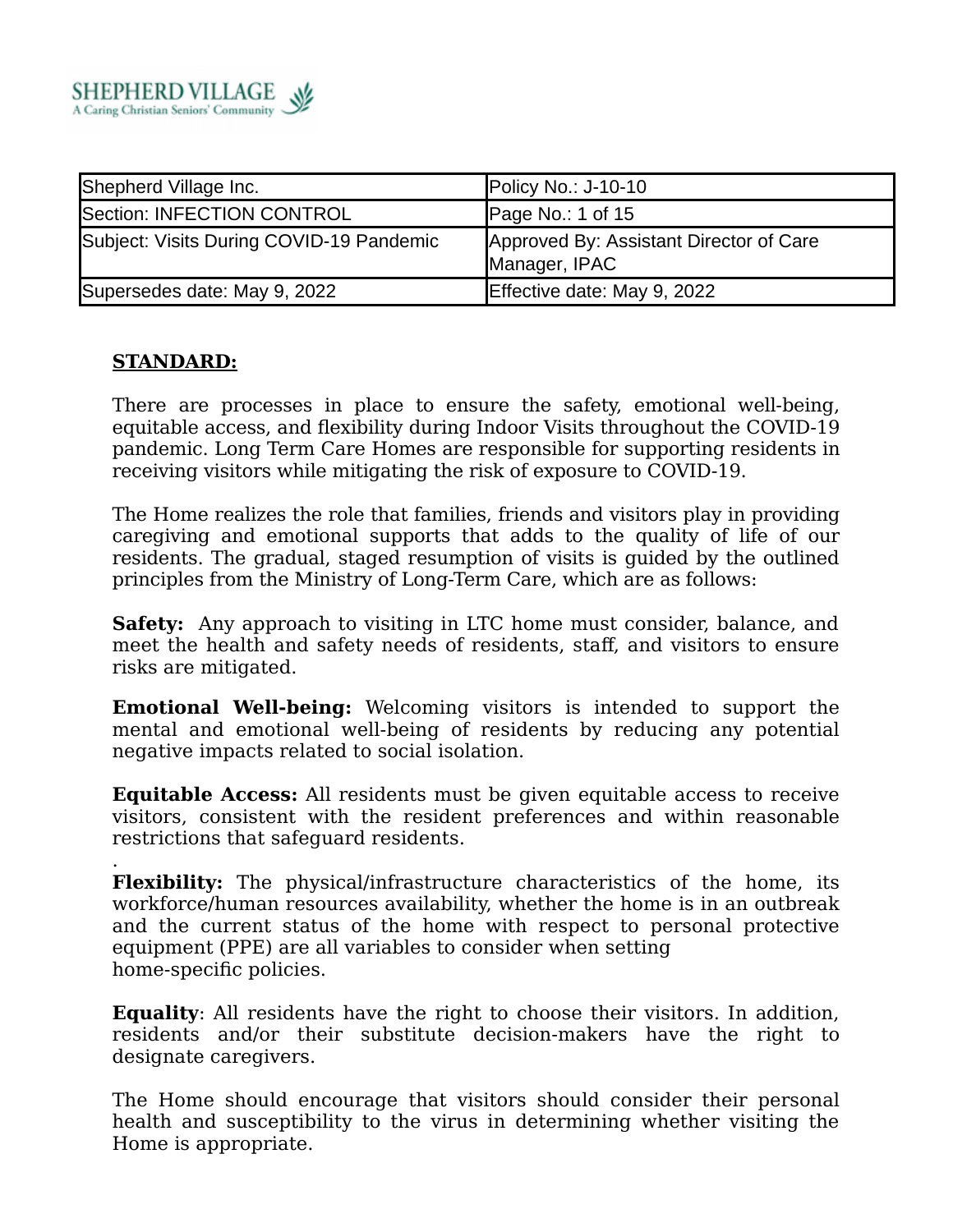

| Shepherd Village Inc.                    | Policy No.: $J-10-10$                                    |
|------------------------------------------|----------------------------------------------------------|
| Section: INFECTION CONTROL               | Page No.: $2$ of 15                                      |
| Subject: Visits During COVID-19 Pandemic | Approved By: Assistant Director of Care<br>Manager, IPAC |
| Supersedes date: May 9, 2022             | Effective date: May 9, 2022                              |

As the pandemic situation evolves in Ontario, the direction in this policy will be adjusted as necessary, keeping the safety and emotional well-being of residents and staff at the forefront.

## **DEFINITIONS:**

## **Types of Visitors:**

### **1. Essential Visitors**

There are four types of essential visitors:

- **people visiting very ill or palliative residents** who are receiving end-of-life care for compassionate reasons, hospice services, etc.
- **government inspectors with a statutory right of entry**. Government inspectors who have a statutory right to enter long-term care homes to carry out their duties must be granted access to a home. Examples of government inspectors include inspectors under the Long-Term Care Homes Act, 2007, the Health Protection and Promotion Act, the Electricity Act, 1998, the Technical Standards and Safety Act, 2000, and the Occupational Health and Safety Act.
- **support workers:** support workers are persons who visit a home to provide support to the critical operations of the home or to provide essential services to residents. Essential services provided by support workers include but are not limited to:
	- o assessment, diagnostic, intervention/rehabilitation, and counselling services for residents by regulated health professionals such as physicians and nurse practitioners
	- o Assistive Devices Program vendors –- for example, home oxygen therapy vendors
	- o moving a resident in or out of a home
	- o social work services
	- o legal services
	- o post-mortem services o emergency services (for example, such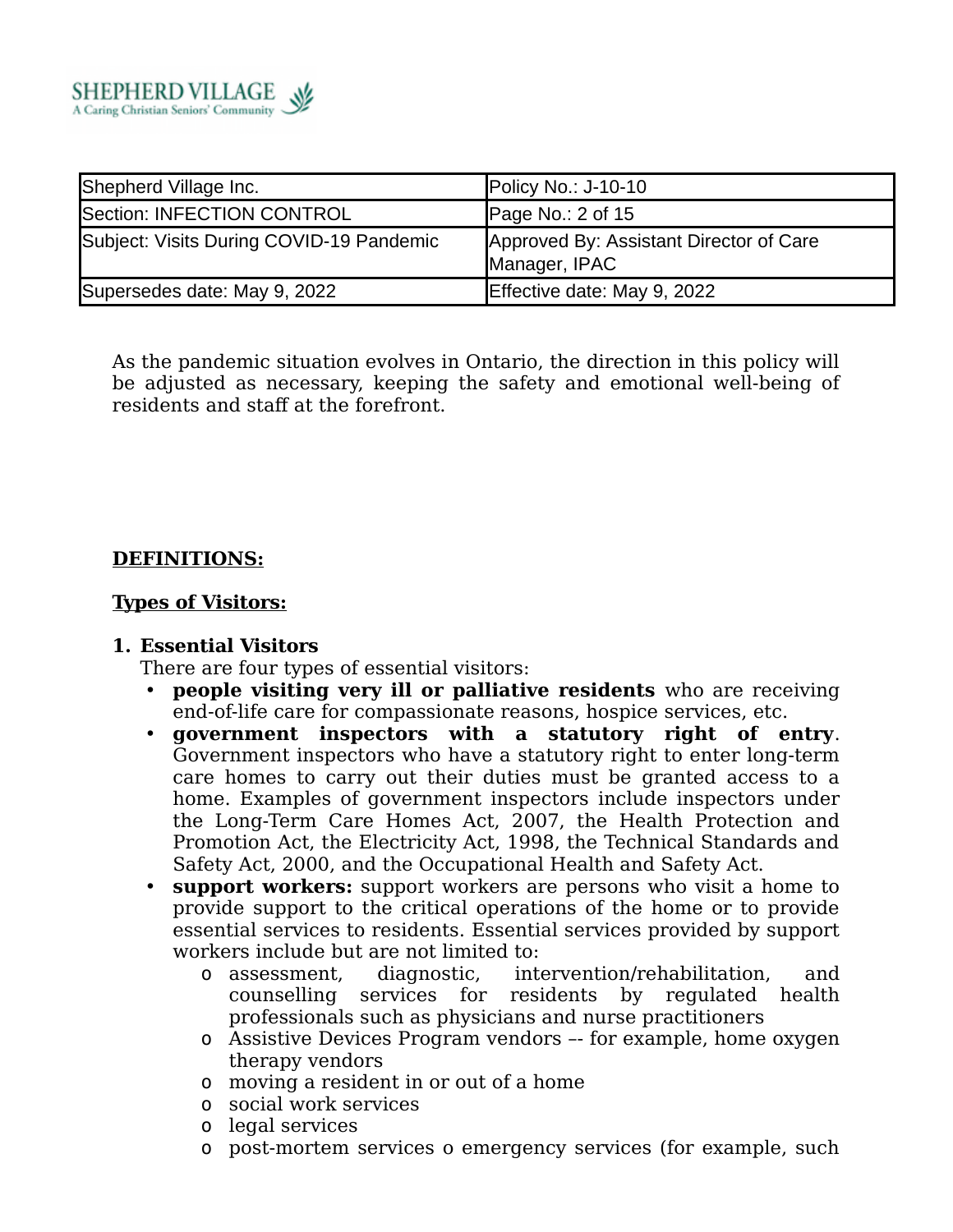

| Shepherd Village Inc.                    | Policy No.: $J-10-10$                                    |
|------------------------------------------|----------------------------------------------------------|
| Section: INFECTION CONTROL               | Page No.: $3$ of 15                                      |
| Subject: Visits During COVID-19 Pandemic | Approved By: Assistant Director of Care<br>Manager, IPAC |
| Supersedes date: May 9, 2022             | Effective date: May 9, 2022                              |

as those provided by first responders)

- o maintenance services such as those required to ensure the structural integrity of the home and the functionality of the home's HVAC mechanical, electrical, plumbing systems, and services related to exterior grounds and winter property maintenance
- o food/nutrition and water/drink delivery
- o Canada Post mail services and other courier services
- o election officials/workers
- **Caregivers:** A caregiver is a type of essential visitor who is visiting the home to provide direct care to meet the essential needs of a particular resident. Caregivers must be at least 16 years of age and must be designated by the resident or his/her substitute decisionmaker. Direct care includes providing support/assistance to a resident that includes providing direct physical support (for example, eating, bathing and dressing) and/or providing social and emotional support. Examples of direct care provided by caregivers include but are not limited to the following:
	- o supporting activities of daily living such as bathing, dressing, and eating assistance
	- o providing cognitive stimulation
	- o fostering successful communication
	- o providing meaningful connection and emotional support offering relational continuity assistance in decision-making

Examples of caregivers include:

- o friends and family members who provide meaningful connection
- o a privately hired caregiver
- o paid companions
- o translator
- **2. General Visitor** to provide nonessential services related to either the operations of the home or a particular resident or group of residents. General visitors younger than 14 years of age must be accompanied by an adult (someone who is 18 years of age or older). General visitors include those persons visiting for social reasons as well as visitors providing nonessential services such as personal care services, entertainment, or individuals touring the home.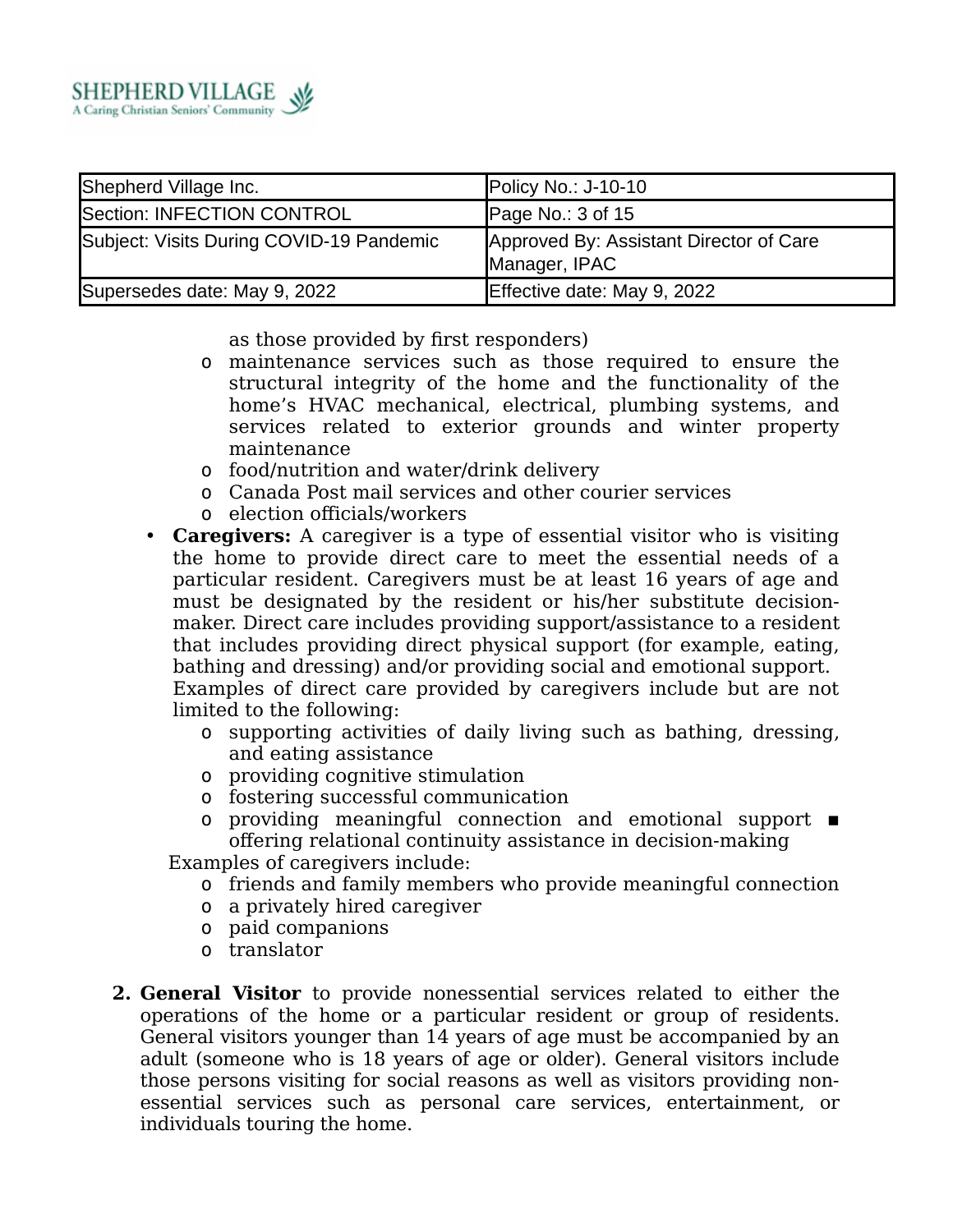

| Shepherd Village Inc.                    | Policy No.: $J-10-10$                                    |
|------------------------------------------|----------------------------------------------------------|
| Section: INFECTION CONTROL               | Page No.: $4$ of 15                                      |
| Subject: Visits During COVID-19 Pandemic | Approved By: Assistant Director of Care<br>Manager, IPAC |
| Supersedes date: May 9, 2022             | Effective date: May 9, 2022                              |

The Home's staff, volunteers and placement students are not considered visitors as their access to the Home is determined by the People and Culture department or Director of Care.

## **PROCEDURE:**

## **1. Access to Home and Outbreak Areas**

**All visitors (except for children under the age of 5) to the Home are required to be fully vaccinated (2 doses)** and to follow public health measures (i.e., active screening, show proof of vaccination, undergo a rapid antigen test, physical distancing, hand hygiene, masking for source control) for the duration of their visit in the Home. During an outbreak, and/or suspected or confirmed case of COVID-19, the local Public Health Unit will provide direction on visitors to the Home, depending on the specific situation.

## **1.1. Essential Visitors**

Visits for essential visitors are permitted as follows, subject to direction from the local Public Health Unit:

- Any number of fully vaccinated support workers may visit the Home
- The Home will allow essential caregivers as follows:
	- a) If the resident is self-isolating or symptomatic, a maximum of four (4) caregivers may be designated to visit but a maximum of two (2) caregivers per resident may visit at a time
- Where the Home is in a local public health unit region that is in a Lockdown level or the Home is in outbreak, Follow the direction of your local public health unit.

A Caregiver **may not** visit any other resident or Home for 14 days after visiting another

- Resident who is self-isolating or symptomatic; and/or
- The Home is an outbreak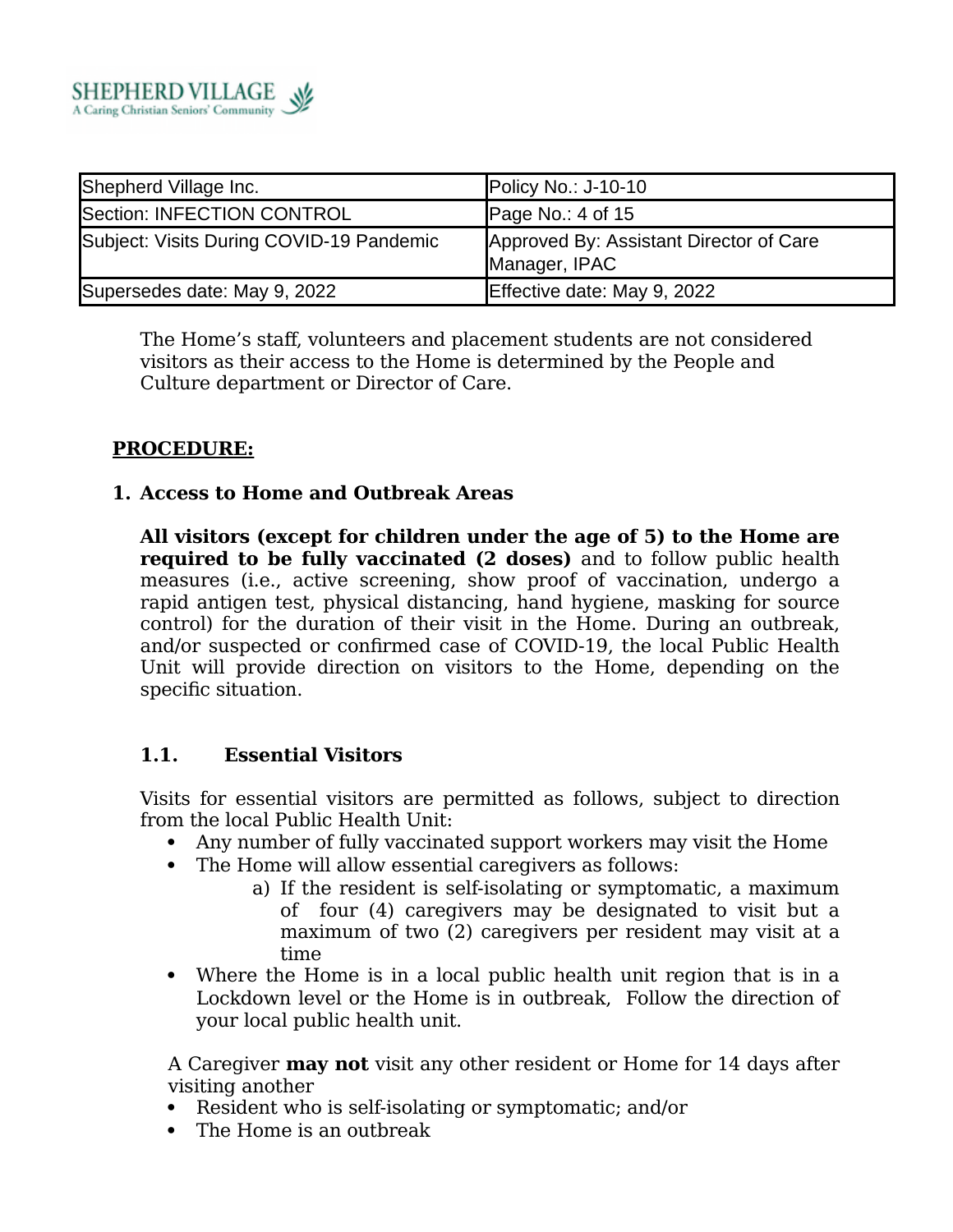

| Shepherd Village Inc.                    | Policy No.: $J-10-10$                                    |
|------------------------------------------|----------------------------------------------------------|
| Section: INFECTION CONTROL               | Page No.: $5$ of 15                                      |
| Subject: Visits During COVID-19 Pandemic | Approved By: Assistant Director of Care<br>Manager, IPAC |
| Supersedes date: May 9, 2022             | Effective date: May 9, 2022                              |

### **1.2 General Visitors**

A maximum of four (4) general visitors per resident may visit indoors at a time.

 No general visitors are permitted to visit in any of the following situations:

- The entire Home is experiencing an outbreak;
- The Home is located in a public health unit region that is in a Lockdown level;
- Public Health and/or Ministry of Health restricts general visitors;
- The Resident is self-isolating or symptomatic.

### **2. Screening**

All types of visitors will be actively screened on entry for symptoms and exposure for COVID-19, attestation to not be experiencing any of the typical and atypical symptoms. All types of visitors will not be admitted if they do not pass the screening.

### **2.1 Support Workers**

Besides being actively screened for COVID-19 symptoms and having to show proof of vaccination, the Support Worker will also be undergoing a rapid antigen test on the day of entry. If the Support Workers visits several homes during one day, he/she needs to provide proof of the previous negative antigen test. In an emergency situation, the rapid antigen test can be waved.

**Long Term Care Home Inspectors** have a separate and specific protocol that has been established within the ministry. Inspectors must confirm that they have received a COVID-19 test (within either the past week) and must verbally attest to not subsequently having tested positive to their manager. Inspectors must keep an official record of all negative or positive tests and verbally attest to a negative test upon entering a home.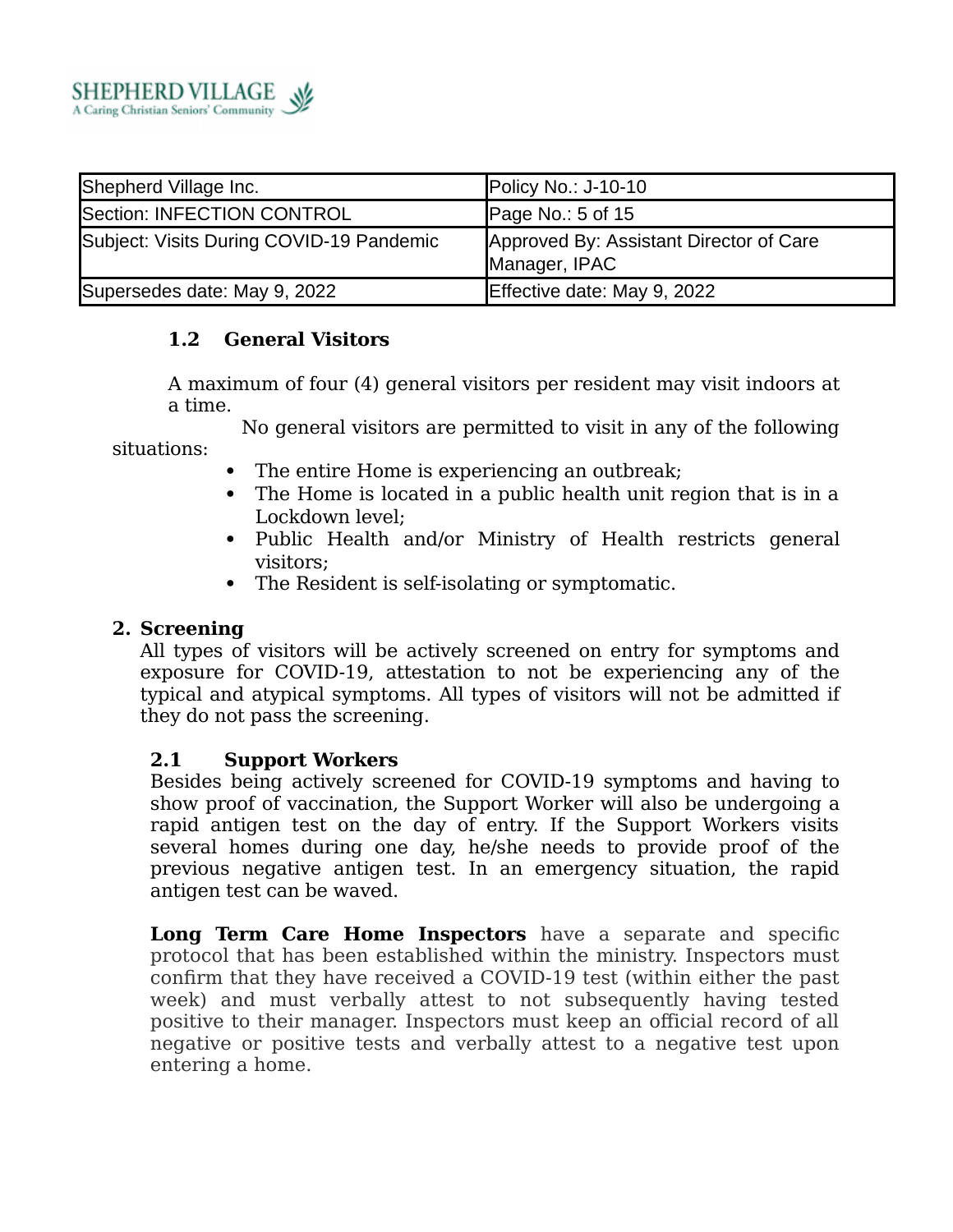

| Shepherd Village Inc.                    | Policy No.: $J-10-10$                                    |
|------------------------------------------|----------------------------------------------------------|
| Section: INFECTION CONTROL               | Page No.: 6 of $15$                                      |
| Subject: Visits During COVID-19 Pandemic | Approved By: Assistant Director of Care<br>Manager, IPAC |
| Supersedes date: May 9, 2022             | Effective date: May 9, 2022                              |

## **2.2 Caregivers**

**Caregivers** who enter the Home must show proof of vaccination and undergo a rapid Antigen Test to gain entry to the Home.

The Home should ask Caregivers to verbally attest to the Home that in the last 14 days, they have not visited another:

- Resident who is self-isolating or symptomatic;
- A Home in an outbreak; and/or
- Living with someone who has COVID-19 symptoms.

Prior to visiting any resident for the first time, the caregiver must read the Home's visitor policy and be provided with training that addresses how to safely provide direct care, including donning and doffing of required PPE, and hand hygiene. Public Health Ontario resources will be used for the training.

- Guidance document entitled Recommended Steps: Putting on Personal Protective Equipment (PPE);
- Video entitled Putting on full PPE;
- Video entitled Taking off full PPE; and
- Video entitled How to Hand Wash.

This training will be repeated on a quarterly basis or more often if any guidelines change.

The caregiver must verbally attest to the Home that they have read/reread the Home's visitor policy monthly.

## **2.3 General Visitors**

General visitors must show proof of being fully vaccinated and undergo an Antigen Test on the "day of" the visit before granting them full entry into the Home as a visitor. General visitors must wait for a negative antigen test result before proceeding beyond entry points. Furthermore, they must verbally attest to the Home that in the last 14 days, they have not visited a

A resident who is self-isolating or symptomatic; and/or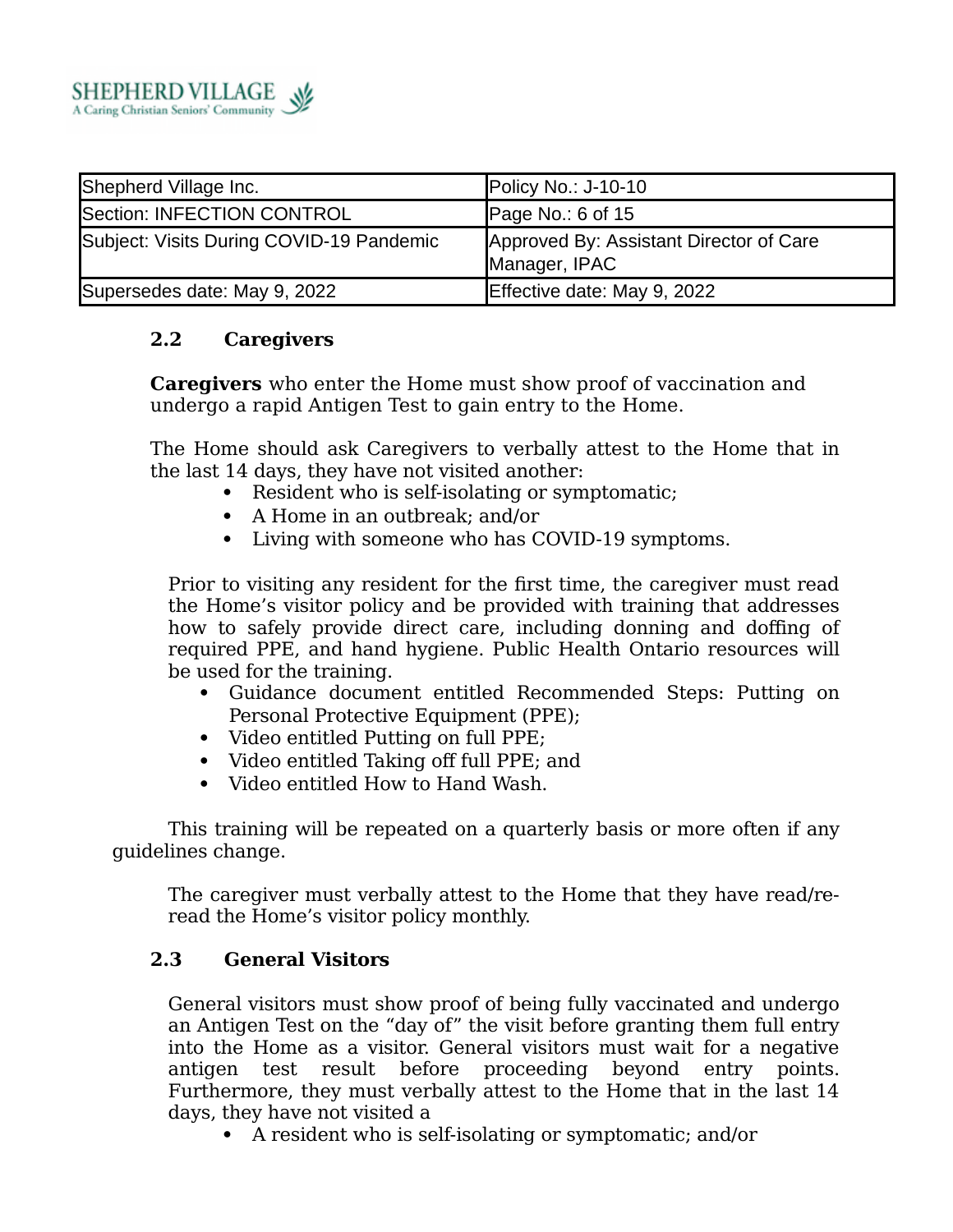

| Shepherd Village Inc.                    | Policy No.: $J-10-10$                                    |
|------------------------------------------|----------------------------------------------------------|
| Section: INFECTION CONTROL               | Page No.: $7$ of 15                                      |
| Subject: Visits During COVID-19 Pandemic | Approved By: Assistant Director of Care<br>Manager, IPAC |
| Supersedes date: May 9, 2022             | Effective date: May 9, 2022                              |

A home that is experiencing an entire home outbreak

Prior to visiting any resident for the first time and at least once every month thereafter, General Visitors must verbally attest to the Home that they have read/re-read the Home's visitor policy.

Public Health resources to support IPAC and PPE education and training will be used such as:

- Guidance document entitled Recommended Steps: Putting on Personal Protective Equipment (PPE);
- Video entitled Putting on One-Piece Facial Protection;
- Video entitled Taking off One-Piece Facial Protection; and
- Video entitled How to Hand Wash.

# **3. Personal Protective Equipment (PPE)**

## **3.1 Essential Visitors**

The Home will provide surgical/procedure masks, gloves, gowns, and eye protection (i.e. face shields or goggles) for essential visitors as needed. Gowns, gloves and eye protection only need to be worn when the resident is isolating.

**Fully immunized** essential caregivers may have close physical contact including for non-care related reasons with fully immunized residents. No eye protection is required and the fully immunized essential caregiver may support in the dining room and join in recreation activities.

## **3.2 General Visitors**

The Home will provide general visitors with surgical/procedure masks.

**Fully immunized** general visitors may have close physical contact with fully immunized residents with no eye protection, gloves or gown required.

## **Note: Individuals that are unable to wear a mask due to medical**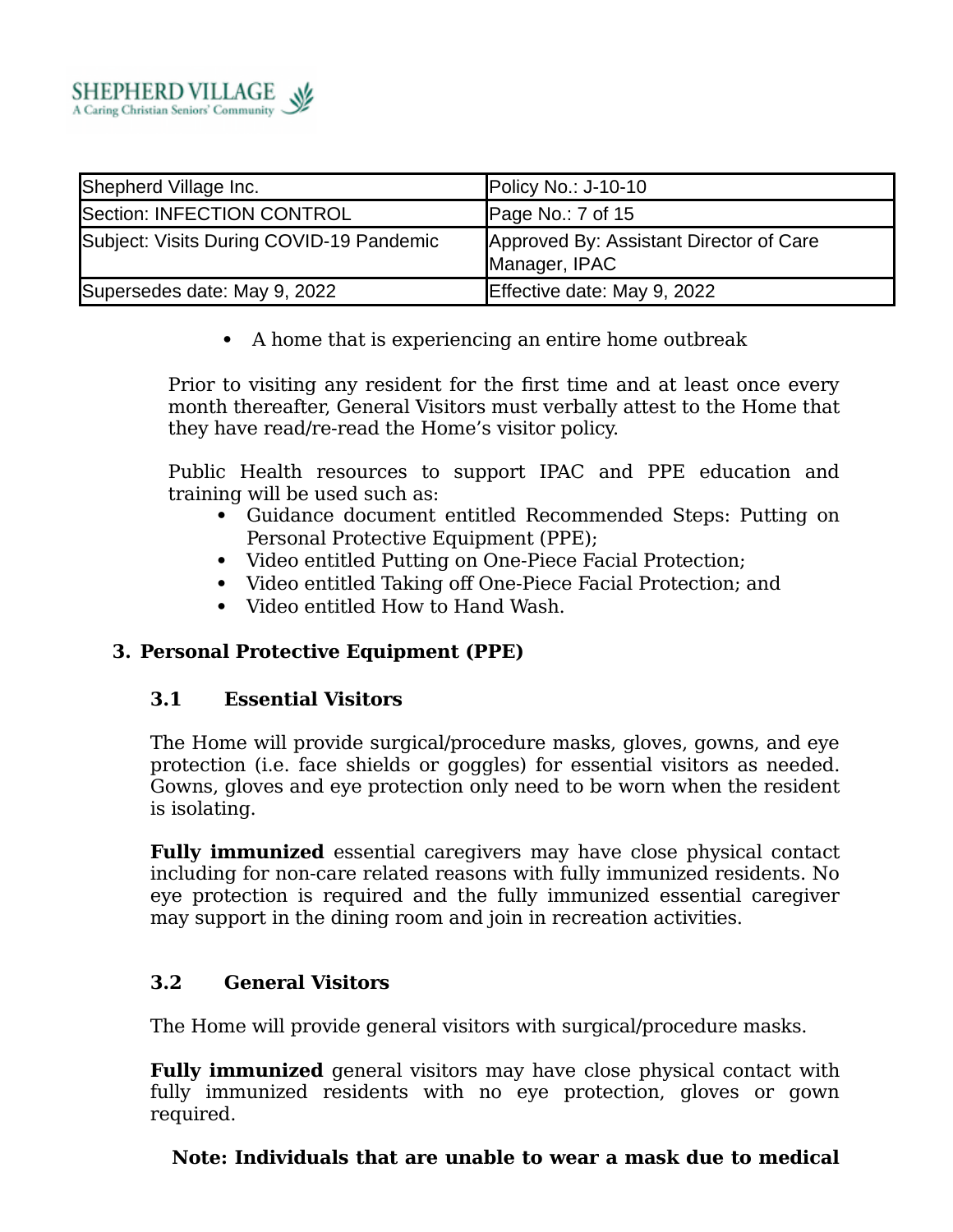

| Shepherd Village Inc.                    | Policy No.: $J-10-10$                                    |
|------------------------------------------|----------------------------------------------------------|
| Section: INFECTION CONTROL               | Page No.: $8$ of 15                                      |
| Subject: Visits During COVID-19 Pandemic | Approved By: Assistant Director of Care<br>Manager, IPAC |
| Supersedes date: May 9, 2022             | Effective date: May 9, 2022                              |

### **condition must:**

- Provide a medical exemption note to the Home
- If able, to wear a mask to go from screening station to resident's room or approved visiting area. Once in the resident room or approved visiting area the individual may remove and discard the mask but will apply a new mask before exiting the area
- Both resident and visitor will wear a face shield at all times during the visit
- The individual will undergo a rapid antigen test on each visit
- If tolerated, the resident being visited should wear a mask at all times
- Physical distancing of 2 meters must be maintained at all times
- The Home may also consult with their local Public Health unit for further guidance and directions

 Furthermore, individuals who are unable to put on or remove their mask without assistance

 from another person, will receive the required assistance from a staff member who is trained

in proper donning and doffing procedures.

## **Other exemptions to the masking requirements are as follows:**

- Any individual who is being accommodated in accordance with the Accessibility for Ontarians with Disabilities Act and/or
- Any individual who is being reasonably accommodated in accordance with the Human Rights Code.

## **4. Physical Contact**

Physical Touch (for example hugging, holding hands) between caregivers and general visitors who are fully immunized and residents who are fully immunized, provided appropriate IPAC control measures like universal masking, and hand hygiene are in place is permitted.

The Home will provide opportunities for caregivers to be with their loved ones outside of the resident's room including but not limited to outdoors and walks inside the Home.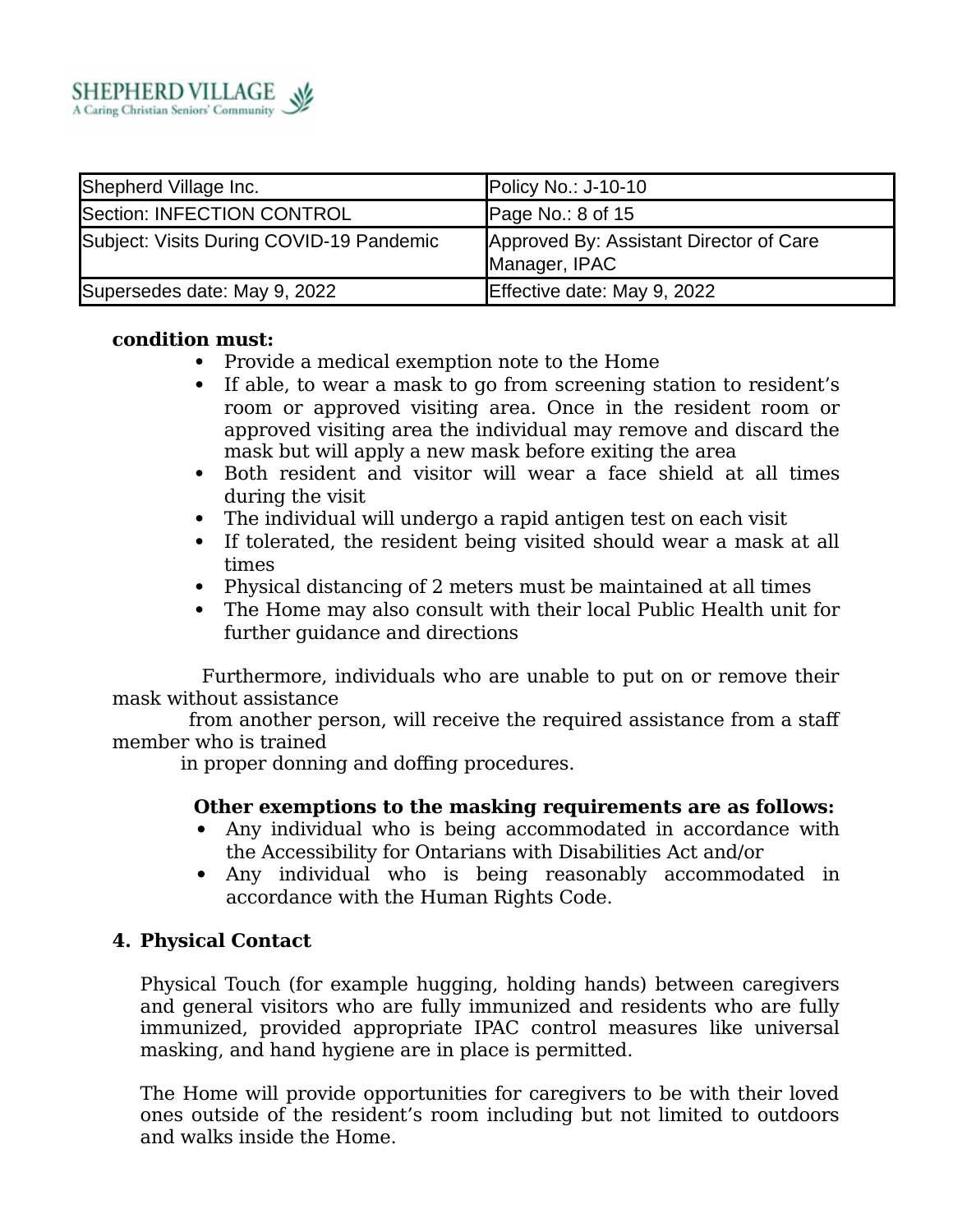

| Shepherd Village Inc.                    | Policy No.: $J-10-10$                                    |
|------------------------------------------|----------------------------------------------------------|
| Section: INFECTION CONTROL               | Page No.: $9$ of 15                                      |
| Subject: Visits During COVID-19 Pandemic | Approved By: Assistant Director of Care<br>Manager, IPAC |
| Supersedes date: May 9, 2022             | Effective date: May 9, 2022                              |

During an active outbreak these opportunities for physical contact and walking outside of the resident's room will come to a hold and Public Health guidelines will be followed.

## **5. Responding to all Types of Visitor Non-adherence**

The Home fully recognizes how critical visits are to the resident's care needs and emotional well-being, and therefore the Home will ensure to support all visitors in understanding the importance of adhering to the Home's visitor policy. Every non-adherence to the requirements will be reviewed and dealt with based on the severity of the non-adherence.

## **5.1 Ending a Visit**

Each time a non-adherence occurs, reminders and training of the requirements will be provided to the visitor. The Home will end a visit if the visitor repeatedly fails to adhere to the Home's policy, provided:

- That the visitor received explanations of all applicable requirements
- The visitor was equipped with all the resources to adhere to the requirements (i.e. there is sufficient space to physically distance, PPE supplied and demonstrated how to correctly don and doff; and
- That the visitor has been given sufficient time to adhere to the requirements.

 The Director of Care or delegate will document any termination of visits due to non-

adherence in the electronic health record of the resident.

## **5.2 Temporarily Prohibiting a Visitor**

The Home will temporarily prohibit a visitor in response to repeated and serious non-adherence with the Home's visitor policy.

Before prohibiting a visitor, the Home will consider whether the nonadherence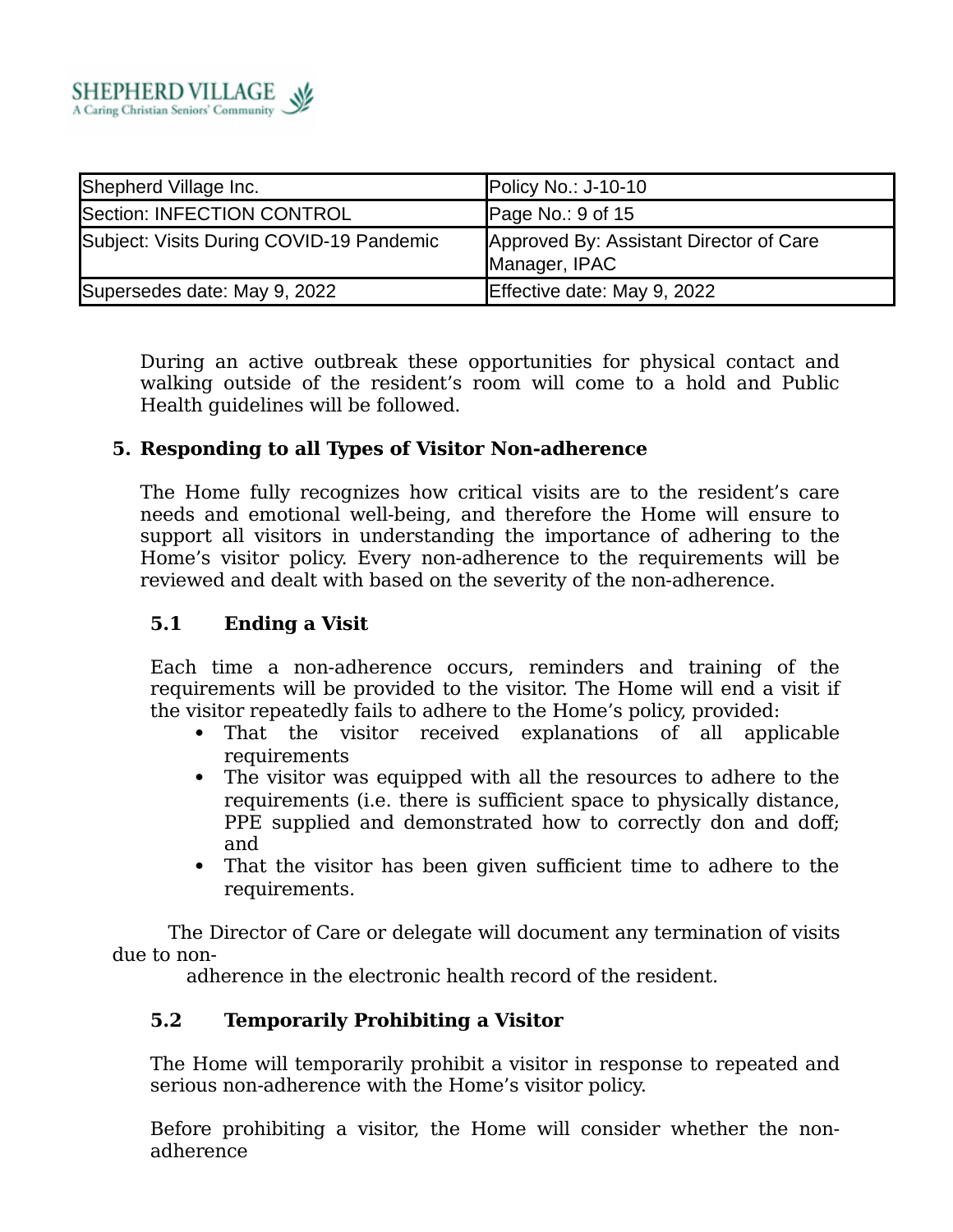

| Shepherd Village Inc.                    | Policy No.: $J-10-10$                                    |
|------------------------------------------|----------------------------------------------------------|
| Section: INFECTION CONTROL               | Page No.: 10 of 15                                       |
| Subject: Visits During COVID-19 Pandemic | Approved By: Assistant Director of Care<br>Manager, IPAC |
| Supersedes date: May 9, 2022             | Effective date: May 9, 2022                              |

- Can be resolved successfully by explaining and demonstrating how the visitor can adhere to the requirements
- Is within the legislative requirements
- Negatively impacts the health and safety of residents, staff, and other visitors in the Home
- Is demonstrated continuously by the visitor over multiple visits
- Is by a visitor whose previous visits have been ended by the Home

Any decision to temporarily prohibit a visitor should:

- Be made only after all other reasonable efforts to maintain safety during visits have been exhausted
- Stipulate a reasonable length of the prohibition depending on the severity
- Be clearly communicate to the visitor what requirements will need to be met before visits may be resumed (i.e. reviewing the visitor policy, Public Health Guidelines, etc.); and
- Be documented by the Director of Care or delegate

Where the Home has temporarily prohibited a caregiver, the resident and/or their substitute decision-maker may designate an alternate individual as a caregiver to help meet the resident's care needs.

## **6. Home Requirements for General Visits**

The following baseline requirements must be in place before visits can be accepted for general visits:

- a) The Home must be located in a public health unit region that is not in a lockdown order and the entire Home can **NOT** be currently in an outbreak. In case the entire Home enters in an outbreak thereafter, all non-essential general visitations must end immediately.
- b) The procedures for the resumption of safe indoor visits for **General Visitors** must be communicated well with residents, families,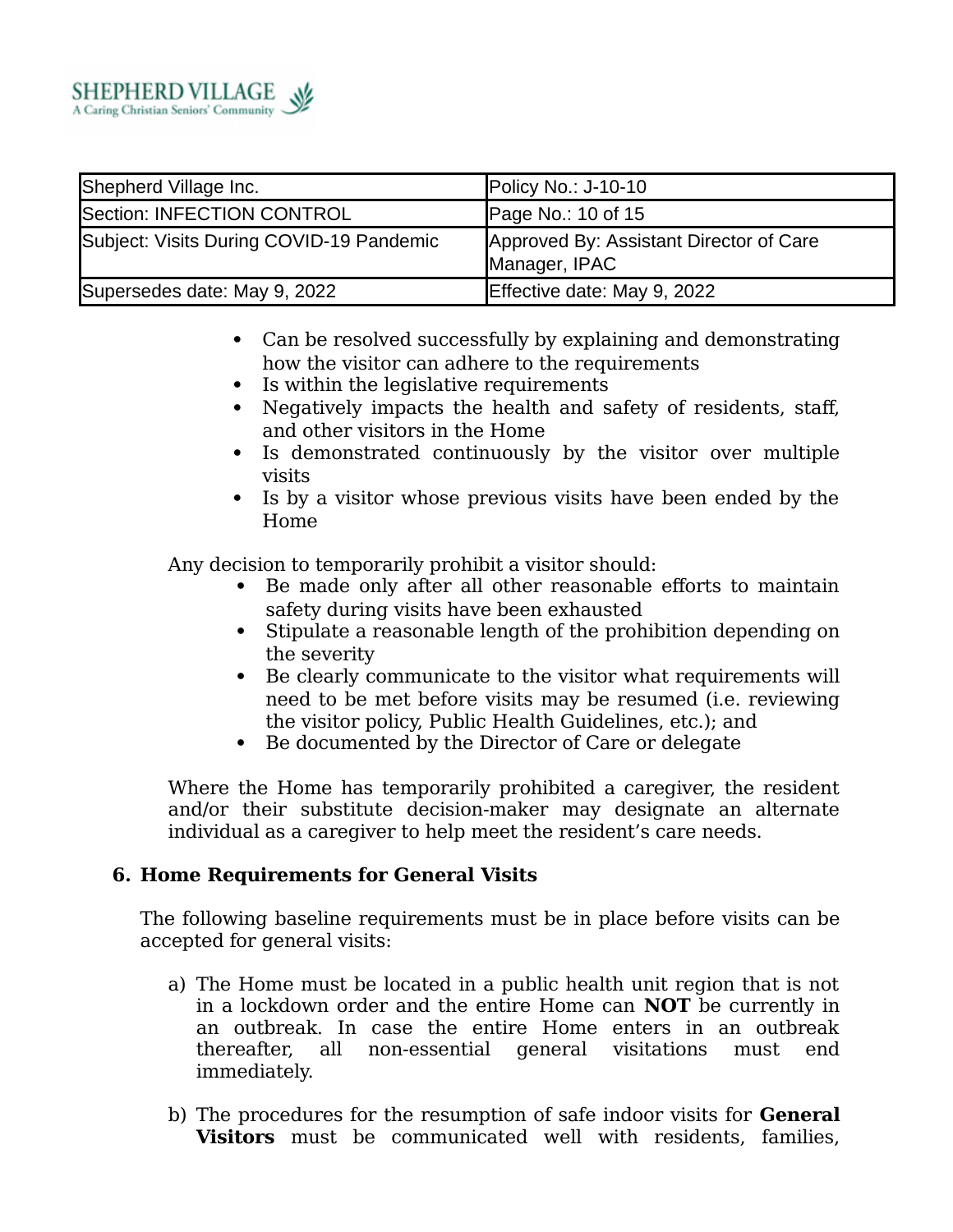

| Shepherd Village Inc.                    | Policy No.: $J-10-10$                                    |
|------------------------------------------|----------------------------------------------------------|
| Section: INFECTION CONTROL               | Page No.: 11 of $15$                                     |
| Subject: Visits During COVID-19 Pandemic | Approved By: Assistant Director of Care<br>Manager, IPAC |
| Supersedes date: May 9, 2022             | Effective date: May 9, 2022                              |

visitors, and staff, including the Infection Prevention and Control Lead and the Occupational Health and Safety Committee. The educational information that needs to be shared are as follows:

- Respiratory etiquette
- Donning and doffing and proper use of masks and any other Personal Protective Equipment (PPE)
- Proper hand hygiene and any other applicable IPAC practices
- Operational procedures such as limiting movement in the Home and its property
- Approach to dealing with in-adherence to home policies and procedures, including the discontinuation of visits
- c) The Home will always follow the highest Infection Prevention and Control (IPAC) standards prior to, during and after visits.
- d) The Home will provide meaningful and equitable access to visits for all residents; and consider the staffing and space capacity available to the Home to maintain the safety of residents, staff, and visitors.
- e) The Home will have the discretion in scheduling and must consider the directives in place at the time.
- f) The Home will regulate the number of visitors to the Home at any one time.
- g) The Home will create and maintain a list of visitors. The list will be available for relevant staff members to access.

## **7. General Visitor Requirements**

Prior to each visitor, the general visitor must:

a) On each visit, pass an active screening questionnaire administered by home staff. Visitors will not be admitted if they do not pass the screening.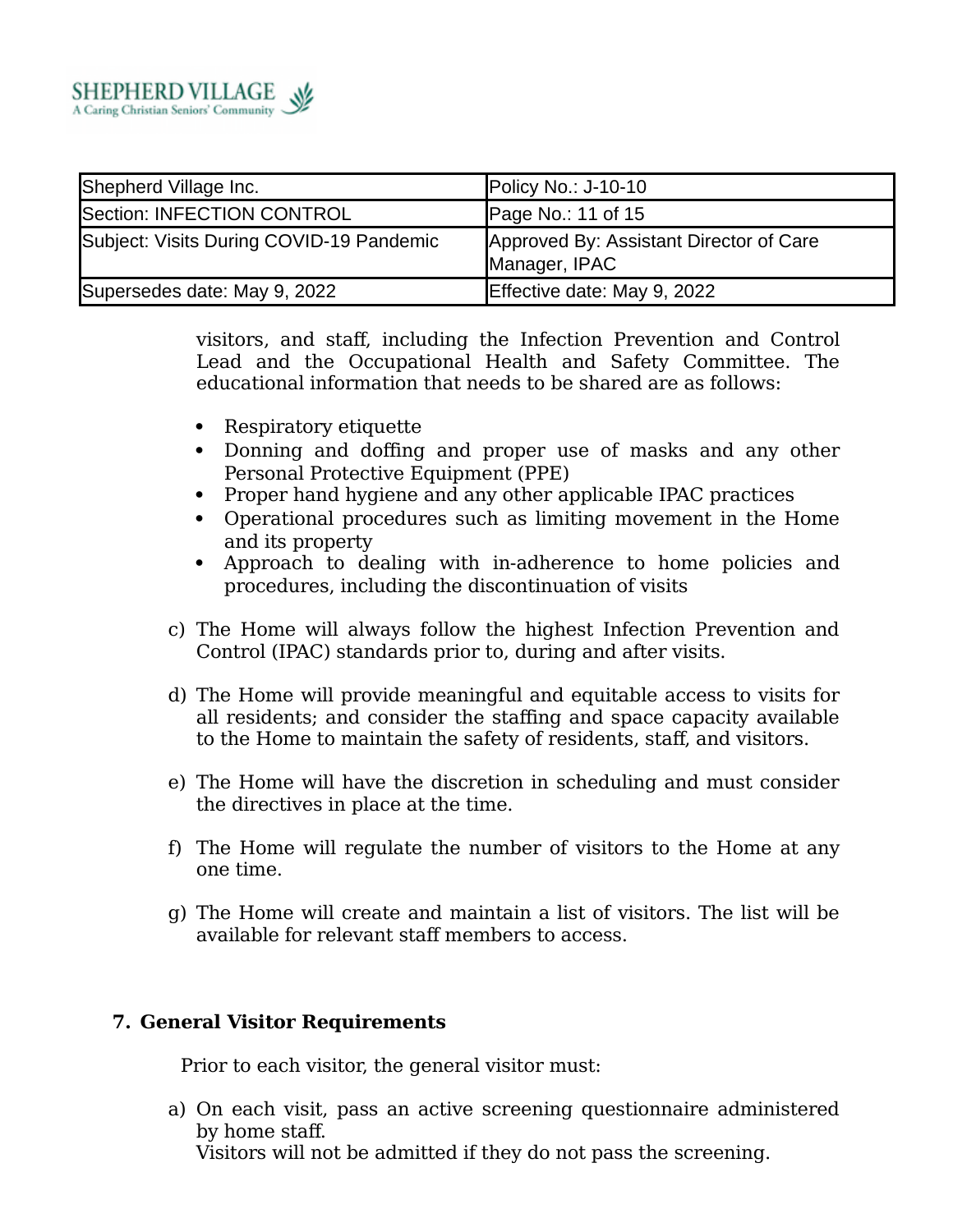

| Shepherd Village Inc.                    | Policy No.: $J-10-10$                                    |
|------------------------------------------|----------------------------------------------------------|
| Section: INFECTION CONTROL               | Page No.: 12 of 15                                       |
| Subject: Visits During COVID-19 Pandemic | Approved By: Assistant Director of Care<br>Manager, IPAC |
| Supersedes date: May 9, 2022             | Effective date: May 9, 2022                              |

- b) On each visit, visitors must show proof of vaccination and undergo a rapid antigen test (that gets logged in a tracking tool) and will only be permitted beyond the entry point of the Home if he/she tests negative. Only four (4) visitors at a time are permitted.
- c) Comply with the Home's IPAC protocols, including proper use of surgical/procedural masks and using hand sanitizer at the beginning and end of the visit. A family information package is provided to visitors.
- d) Use a surgical/procedural mask
- e) Practice physical distancing as much as possible.
- f) The Home will provide surgical/procedural masks to the visitor and resident (if tolerated).
- g) Only visit the one (1) resident they are intending to visit, and not interact with any other residents.
- h) Respect that visits may be canceled in the event the resident is not feeling well, the Home area the resident resides in goes in an outbreak or the Home is located in an area that has been identified as a lockdown area.
- i) Any nonadherence to these requirements and rules will be the basis for discontinuation of visits.

### **8. Indoor Visit Process for General Visitors:**

- a) The IPAC Manager will monitor and oversee family/friends visits during the pandemic. Program staff and other delegates will supervise and support each visit with residents. A log of all visits is maintained with the Screening Staff.
- b) Each resident can receive up to four (4) visitors at a time. This includes care givers.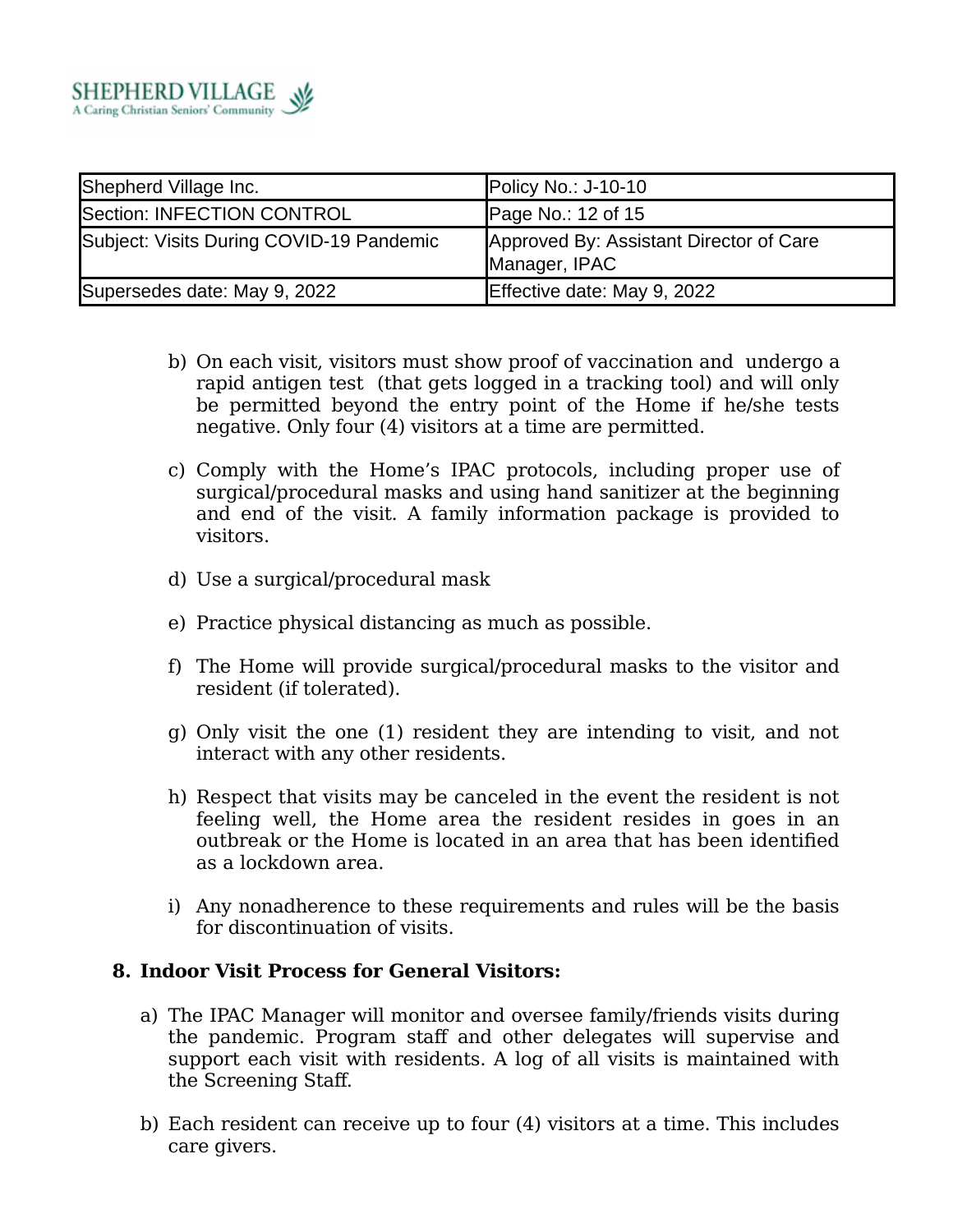

| Shepherd Village Inc.                    | Policy No.: J-10-10                                      |
|------------------------------------------|----------------------------------------------------------|
| Section: INFECTION CONTROL               | Page No.: 13 of 15                                       |
| Subject: Visits During COVID-19 Pandemic | Approved By: Assistant Director of Care<br>Manager, IPAC |
| Supersedes date: May 9, 2022             | Effective date: May 9, 2022                              |

- c) Families/friends can visit any time between the hours of 10:30am and 2:30pm and 3:15pm and 7:30pm
- d) Visits outside of the visiting hours above will be accommodated on a case by case process.
- e) A resident who is in isolation and/or is symptomatic can have only one visitor at a time unless the resident is at end of life.

### **9. Outdoor Visit Process for General Visitors:**

- **a)** As of March 14, 2022 there is no limit to the number of visitors for outdoor visits.
- **b)** General visitors can come into the home to take a resident is outside so long as the visitor is vaccinated and completes the screening/testing process.
- **c)** Caregivers may take a resident outside to visit with general visitors.
- **d)** If a visitor wants to do an outdoor visit but does not meet vaccination/screening/testing requirements, they may call the recreation assistant to coordinate a date and time to bring the resident outside to visit with the visitor.

### **OUTCOME:**

- 1. Visits will occur in a safe and equitable manner.
- 2. The gradual visitation approach considers balance and meets the Health and Safety, and emotional needs of residents, staff, and visitors.

### **ADDITIONAL REFERENCES:**

1. Ministry of Long-Term Care & Ontario Health: Resuming Visits in Long-Term Care Homes, July 16, 2020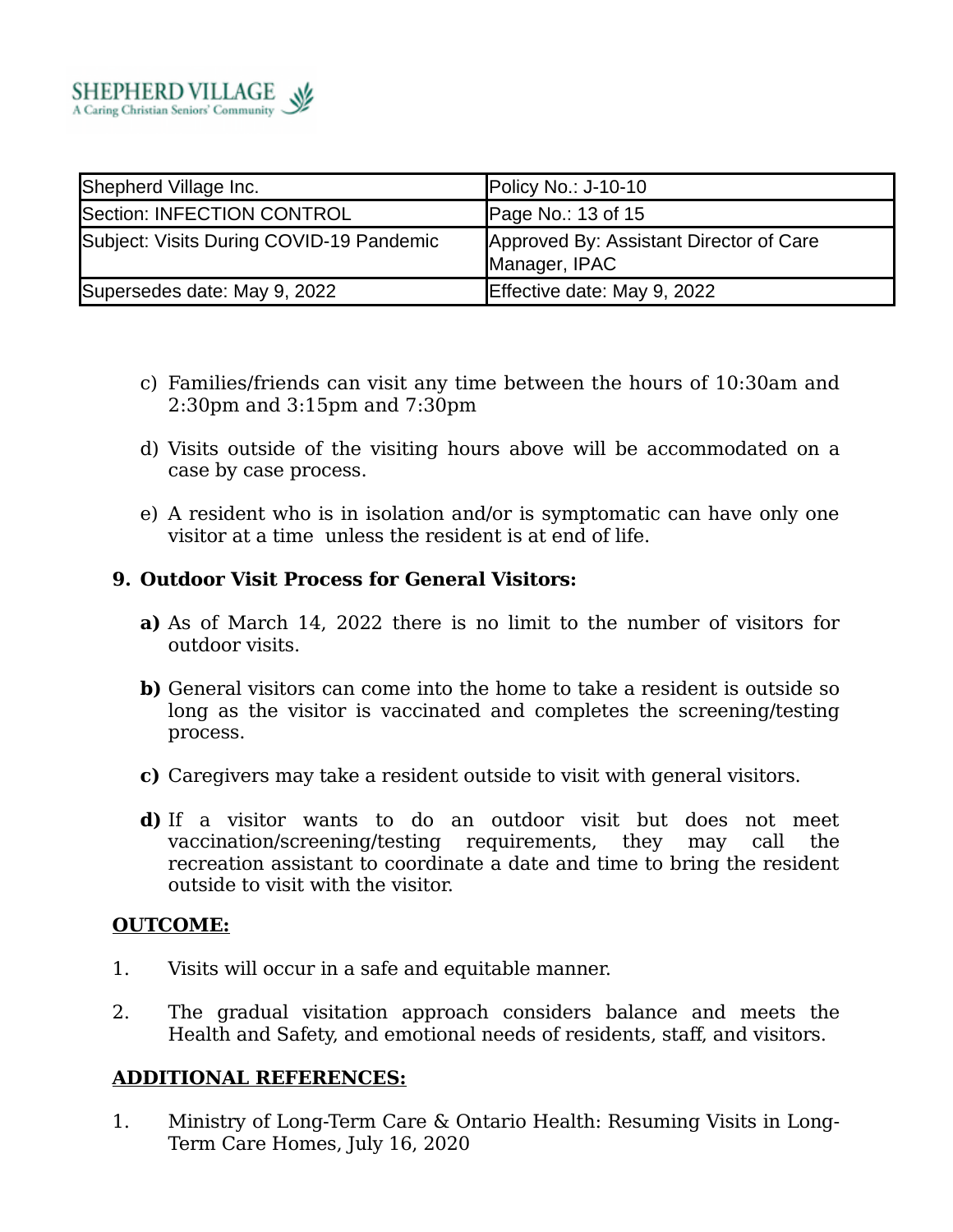

| Shepherd Village Inc.                    | Policy No.: J-10-10                                      |
|------------------------------------------|----------------------------------------------------------|
| Section: INFECTION CONTROL               | Page No.: $14$ of $15$                                   |
| Subject: Visits During COVID-19 Pandemic | Approved By: Assistant Director of Care<br>Manager, IPAC |
| Supersedes date: May 9, 2022             | Effective date: May 9, 2022                              |

- 2. OLTCA: Best Practice Exchange Forum, June 2020
- 3. Ministry of Long-Term Care & Ontario Health: Update to Visits at Long-Term Care Homes, July 16, 2021
- 4. Directive # 3 for Long-Term Care Homes under the Long-Term Care Homes Act, 2007, July 16, 2021
- 5. Forms Manual, COVID Essential Caregiver Request Form
- 6. Forms Manual, COVID Family Information Package
- 7. Guidance document entitled Recommended Steps: Putting on Personal Protective Equipment (PPE)
- 8. Video entitled Putting on full PPE and one-piece PPE
- 9. Video entitled How to Hand Wash
- 10. COVID-19 Visiting Policy, MLTC, July 16, 2020
- *11.* The COVID-19 Response Framework: *Keeping Ontario Safe and Open,* November 13, 2020
- *12.* ADM Letter, Updated Long-Term Care Sector Surveillance Testing Strategies, July 16, 2021
- *13.* Ministry of Long Term Care Memorandum: New Inspector Testing Protocol, December 8, 2020
- 14. Ministry of Long-Term Care Associate DM Memo: Enhancing the Protection for LTC Homes, February 4, 2021.
- 15. Rapid Antigen Testing, Frequently asked Questions, July 16, 2021.
- 16. Updated FAQs: Directive #3, MLTC Guidance and Visiting Policy